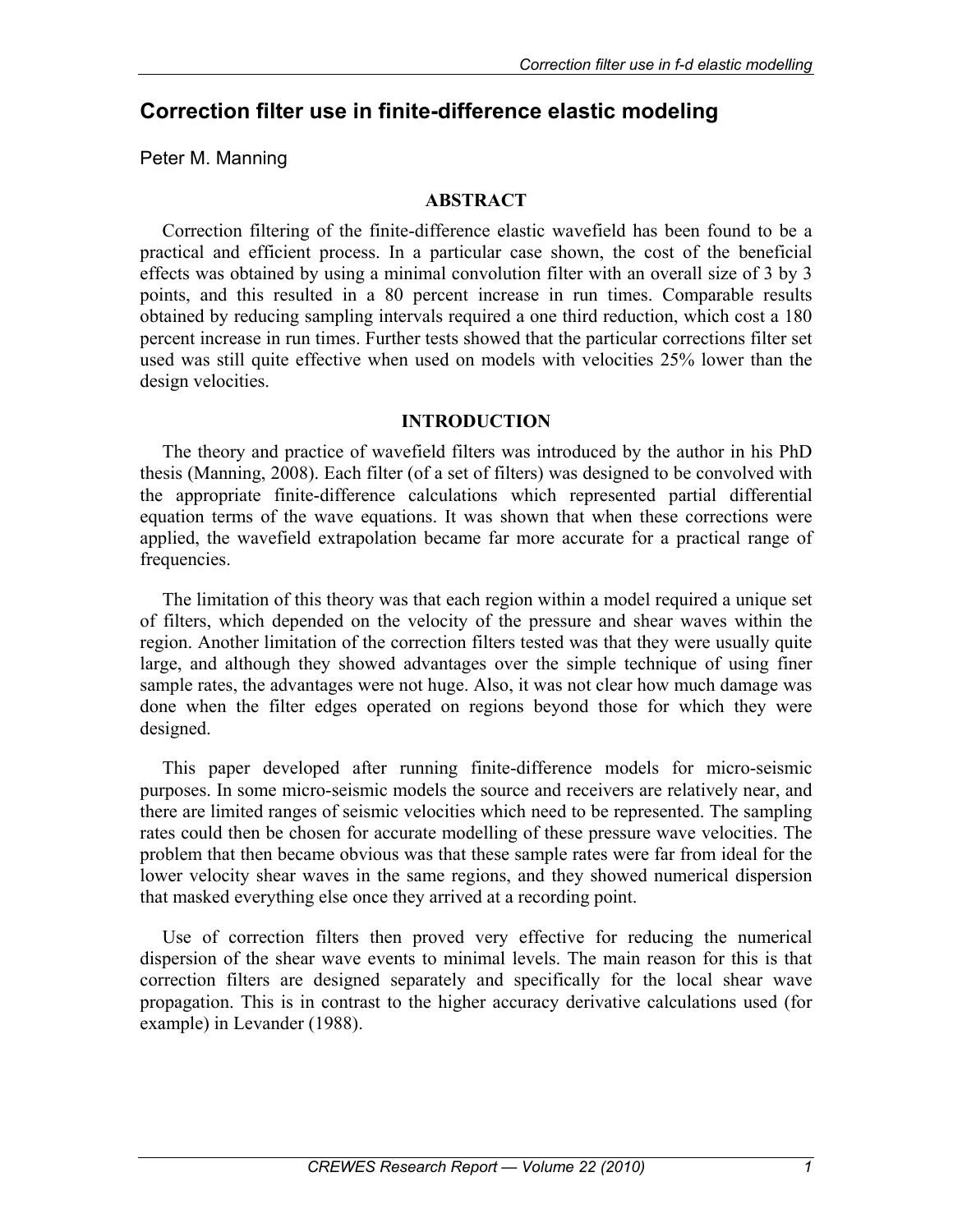### **MODEL TESTING**

Several models were run to obtain objective comparisons between corrected and uncorrected results. It was found that there was little difference between using the absolute minimum size of correction filter of 3 by 3 (since the filters are symmetrical zero-phase) and larger ones, so all tests used the small filters. The source was a 300 Hz zero phase Ricker wavelet on the symmetric (left) edge, with an explosive character but reduced energy in the horizontal directions. This resulted in source energy of both pressure and shear nature, but dependent on the propagation direction.

Two geological models were used for testing; the first with an almost constant velocity region of 4000 m/sec for Vp and 2500 m/sec for Vs, the second with an almost constant velocity region of 3000 m/sec for Vp and 1875 m/sec for Vs.

One set of finite-difference parameters sampled the geological model at intervals of 0.75 metres in X and Z, and time sampled at 0.0001 seconds through 900 steps. These parameters were used for ordinary second order calculations, and for corrected calculations. The corrected calculations required run times approximately 80% longer than the second order calculations.

The second set of parameters sampled the geology at 0.5 metres in X and Z, and at intervals of 0.000067 seconds through 1350 steps to reach the same total time as the first set. These parameters were used only for ordinary second order calculations, and executed in an elapsed time about 180% greater than the coarsely sampled models.

The first three Figures show the wave displacements after the last propagation step on the high velocity model. There is a plot for each of the propagations run on this model.

Figures 4 to 9 show vertical displacement seismograms obtained .through time at 300 metres depth and from 0 to 200 metres offset. There is a plot for each of the propagations run on both models.

## **RESULTS**

The first six Figures give comparisons between the modelling improvements of using custom designed correction filters compared to the improvements of using finer sample rates. It is quite obvious that the corrected propagation snapshot in Figure 2 is higher quality than the finer sampled snapshot in Figure 3. The wavelets in Figure 3 are not quite as sharp, and do not have the zero-phase character of the wavelets in Figure 2. Figure 3 shows the first subtle signs of dispersion. The same conclusions may be reached by comparing the seismograms in Figures 5 and 6.

Figures 7, 8, and 9, display results from the lower velocities model. They allow comparisons between the finer sample rates as above, and correction with a filter set which is much less than optimum. Even so, similar conclusions may be reached when comparing the two cases in Figures 8 and 9. There is a little less obvious dispersion to be seen in Figure 8, even though the corrections used were not designed for this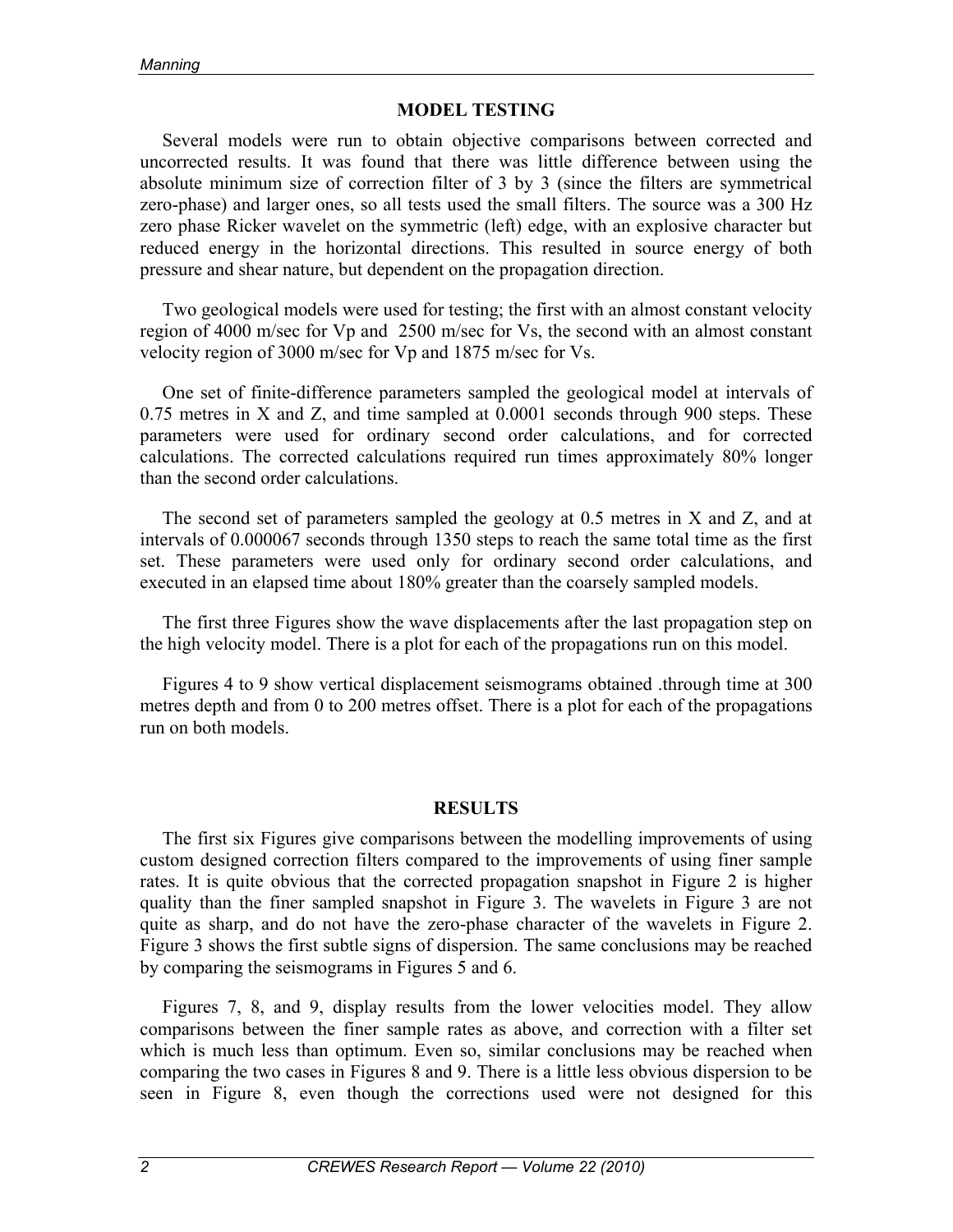environment. The wavelets in Figure 8 are not really zero-phase, so extended propagation under these conditions would lead to problems.

### **CONCLUSIONS**

There is no doubt that the use of optimum correction filters is a highly effective and efficient way to improve the results of finite-difference modelling. The author has reached this conclusion before, but not for the minimal version of the filters used here.

There is also a strong indication that a correction filter set may be effectively used for a range of velocities. This was shown for velocities that range lower than the design velocities.

### **FUTURE WORK**

It may be feasible to relate velocity ranges and the corresponding accuracies of a given filter set.

#### **REFERENCES**

Levander, A. R., 1988, Fourth-order finite-difference P-SV seismograms: Geophysics, **53**, No. 11, 1425- 1436.

Manning, P. M., 2008, Techniques to enhance the accuracy and efficiency of finite-difference modelling for the propagation of elastic waves: PhD thesis, The University of Calgary.

#### **FIGURES**



FIG. 1. Snapshot of uncorrected finite-difference wavefield propagation. Numerical dispersion may be seen as wave-fronts that are spread out and ringing.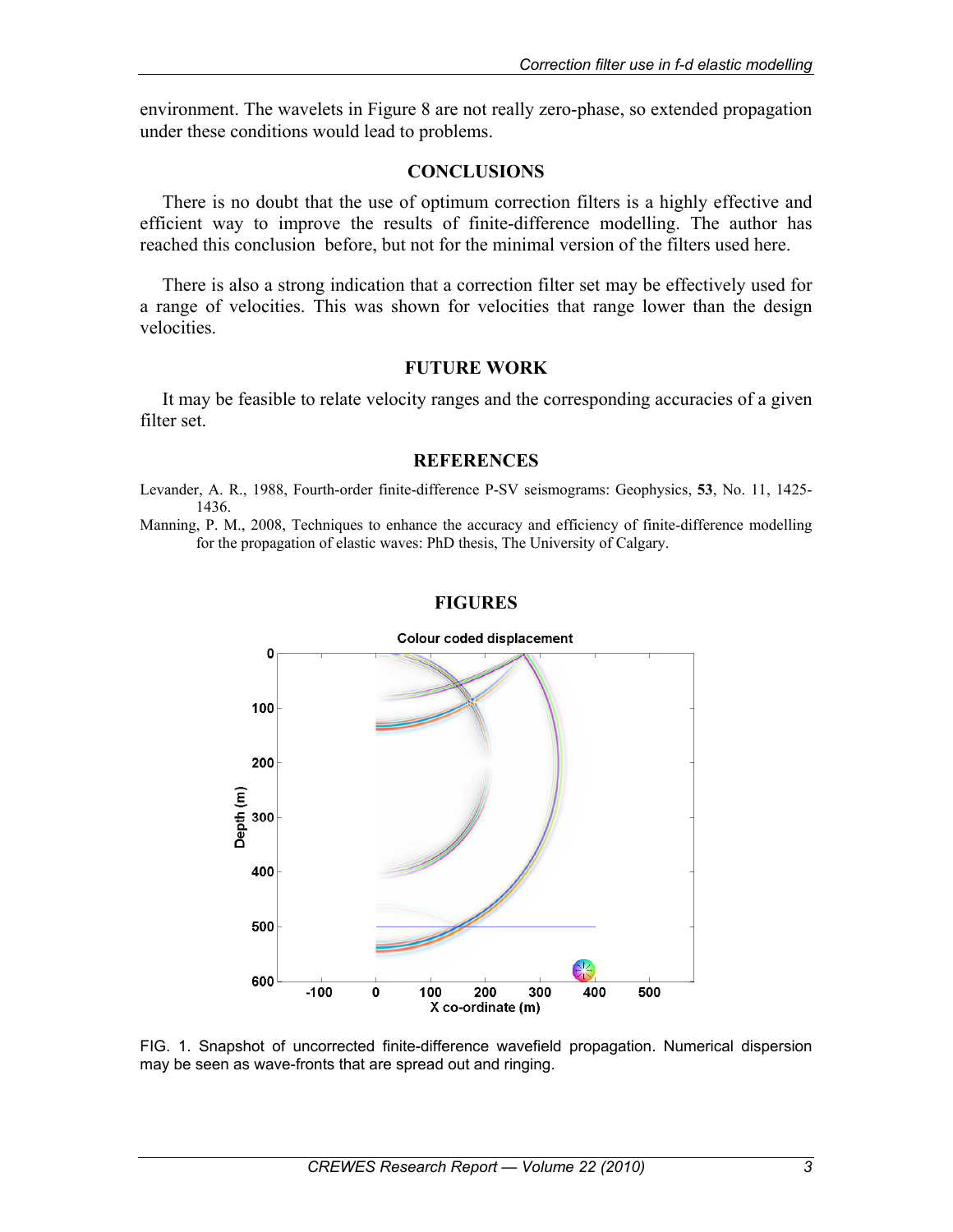

FIG. 2. Snapshot of corrected finite-difference wavefield propagation. The reduced dispersion of the wave-fronts shows them as having narrow width, and preservation of the initial zero phase character shows them as having a symmetric colour pattern.



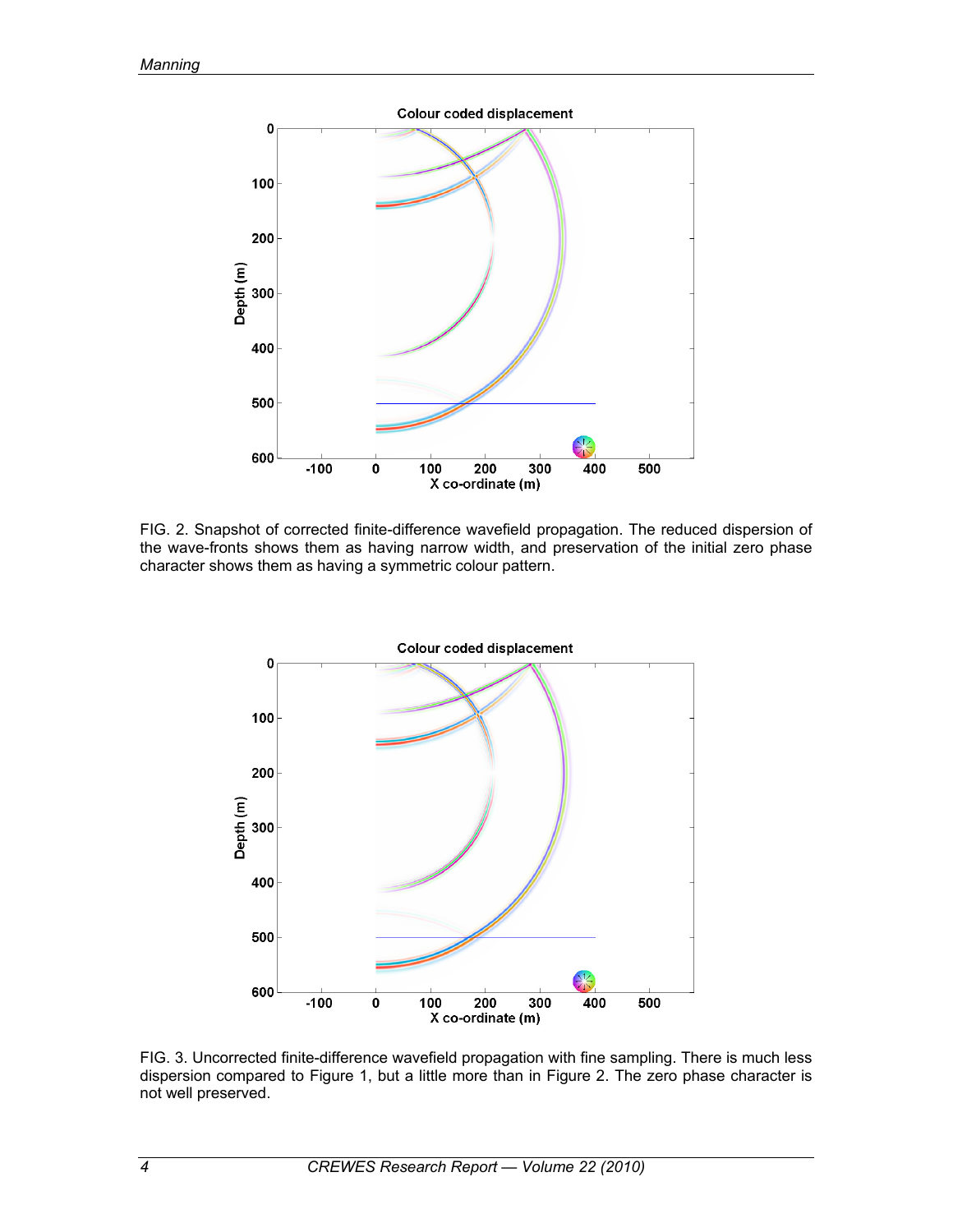

FIG. 4. Uncorrected finite-difference wavefield propagation presented as seismic traces. The pressure wave arrives earlier and has minimal dispersion. The shear wave arrives later, but has definite dispersion.



FIG. 5 Corrected finite-difference wavefield propagation using the exact velocities of the model. The wavelets are not dispersed and are almost exactly zero phase. Notice that the waves arrive earlier, as shown by comparison with the coloured moveout lines.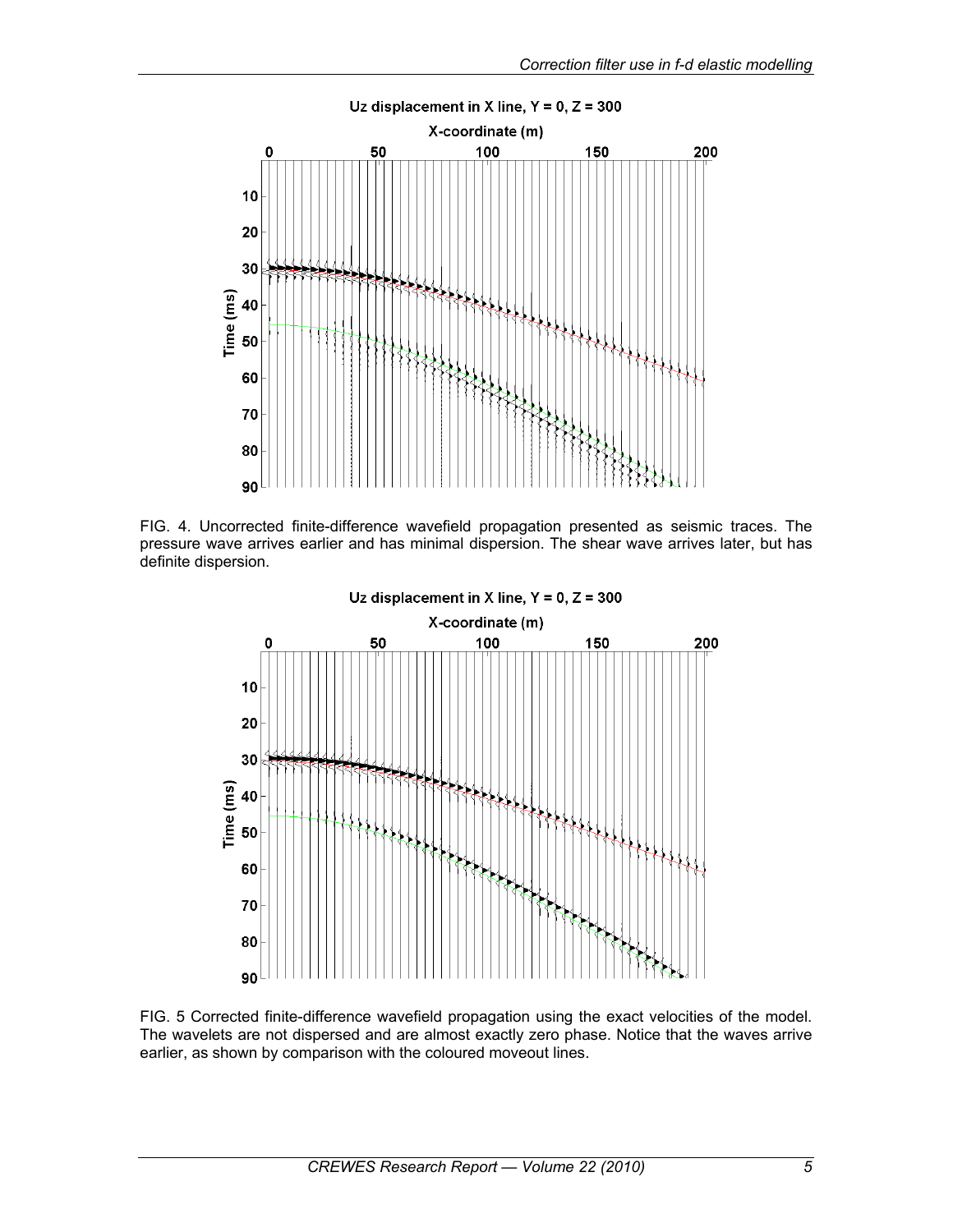

FIG. 6. Uncorrected finite-difference wavefield propagation with fine sampling. The wavelet dispersion is much less than in Figure 4, but is not reduced to the level seen in Figure 5.



FIG. 7. Uncorrected finite-difference wavefield propagation in a 3000 m/sec medium. Dispersion is minimal on the pressure wave, but the shear wave has a very significant amount.